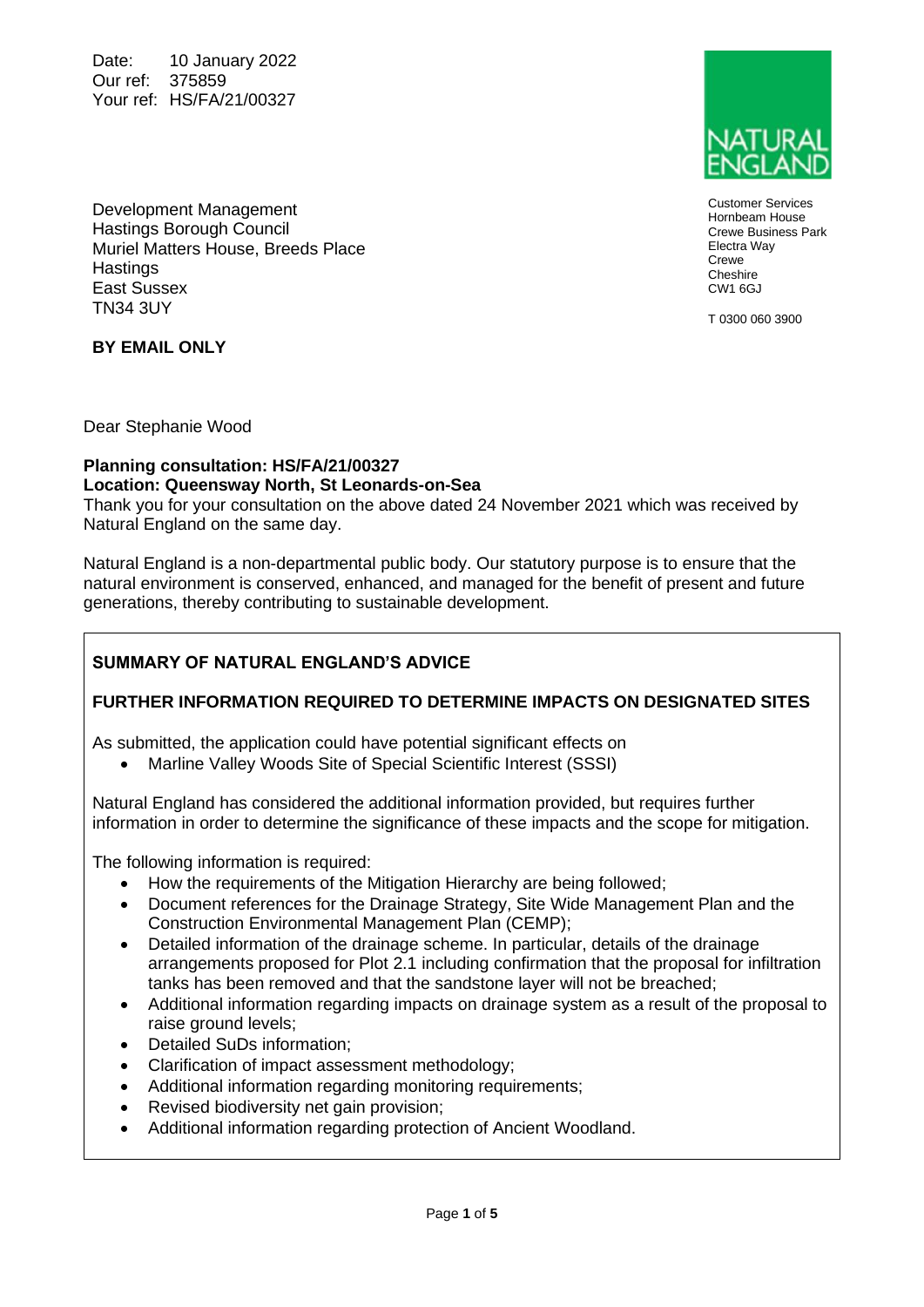## **Additional Information**

Firstly, we note the removal of development from Plot 2.2 of the Proposed Development. Although this represents a reduction in overall development at this Site, we have advised that Plot 2.1. is the area of most concern to Natural England. We have advised that in order to demonstrate adherence to the mitigation hierarchy the application will need to demonstrate how impacts are first avoided and alternatives considered. We remain concerned with a number of elements of the scheme and consider that some of our previous concerns have not been sufficiently addressed.

In our previous response of 22<sup>nd</sup> June 2021, we highlighted the below issues for which we required further information. We have examined the further information which has been submitted since our previous response and which is available on Hastings Borough Council's website. However, we consider that insufficient additional information has been submitted to address our concerns. Please see our concerns below.

## **How the Requirements of the Mitigation Hierarchy are being followed**

In our last response dated 22 June 2021 we raised concern that the Proposed Development did not clearly demonstrate that the proposals have followed the requirements of the mitigation hierarchy, as alternatives had not been considered. The mitigation hierarchy requires that it should first be considered whether adverse impacts can be avoided before considering mitigation proposals. In the absence of proposed alternatives, the Proposed Development does not follow the mitigation hierarchy.

We note that the Applicant has responded in their comments of 18<sup>th</sup> November 2021 that an assessment of alternatives has not been undertaken, but that design evolution demonstrates that the proposed development layout has been developed to avoid areas where the top of the Sandstone is known to be present at shallow depths. We further note that the Applicant has explained that the implementation of the Drainage Strategy, Site Wide Management Plan and the Construction Environmental Management Plan (CEMP) is expected to mitigate the potential effects of the proposed development on surface water and pollution on the SSSI. Natural England request that the exact document references are provided to aid understanding.

Natural England continues to be concerned that the Mitigation Hierarchy has not been followed. The removal of Plot 2.2 from the Proposed Development does not avoid impact to the area of the Site which is of highest risk and it remains unclear how the proposed drainage scheme and storage tanks represent the approach which will be of least impact. Natural England request that the requirements of the Mitigation Hierarchy are followed.

## **Plot 2.1, earthworks and wider drainage strategy**

In our previous response dated 22 June 2021, we raised a number of concerns regarding development on Plot 2.1 and in relation to the wider drainage strategy of the Site.

In our last response dated 22 June 2021 we advised that the EIA must contain evidence to show that sandstone layers will not be breached by the development. We set out that we would require additional information to demonstrate how the proposed drainage scheme, including water storage areas, can be constructed to avoid this. We note that the Applicant has responded in their comment of 18th November 2021 that details contained within the Hydrogeological and Foundation Design Assessment show cross sections through Plot 2.1 which show that the sandstone layer will not be breached by the foundations proposed. However, Natural England require further information to understand the drainage strategy for Plot 2.1 (including the proposed infiltration tanks) to ensure that the sandstone layer will not be breached.

In their comments of 18<sup>th</sup> November 2021, the Applicant has reiterated, in relation to the above concern, that the ground level across the majority of the Site, and specifically Plot 2.1, will be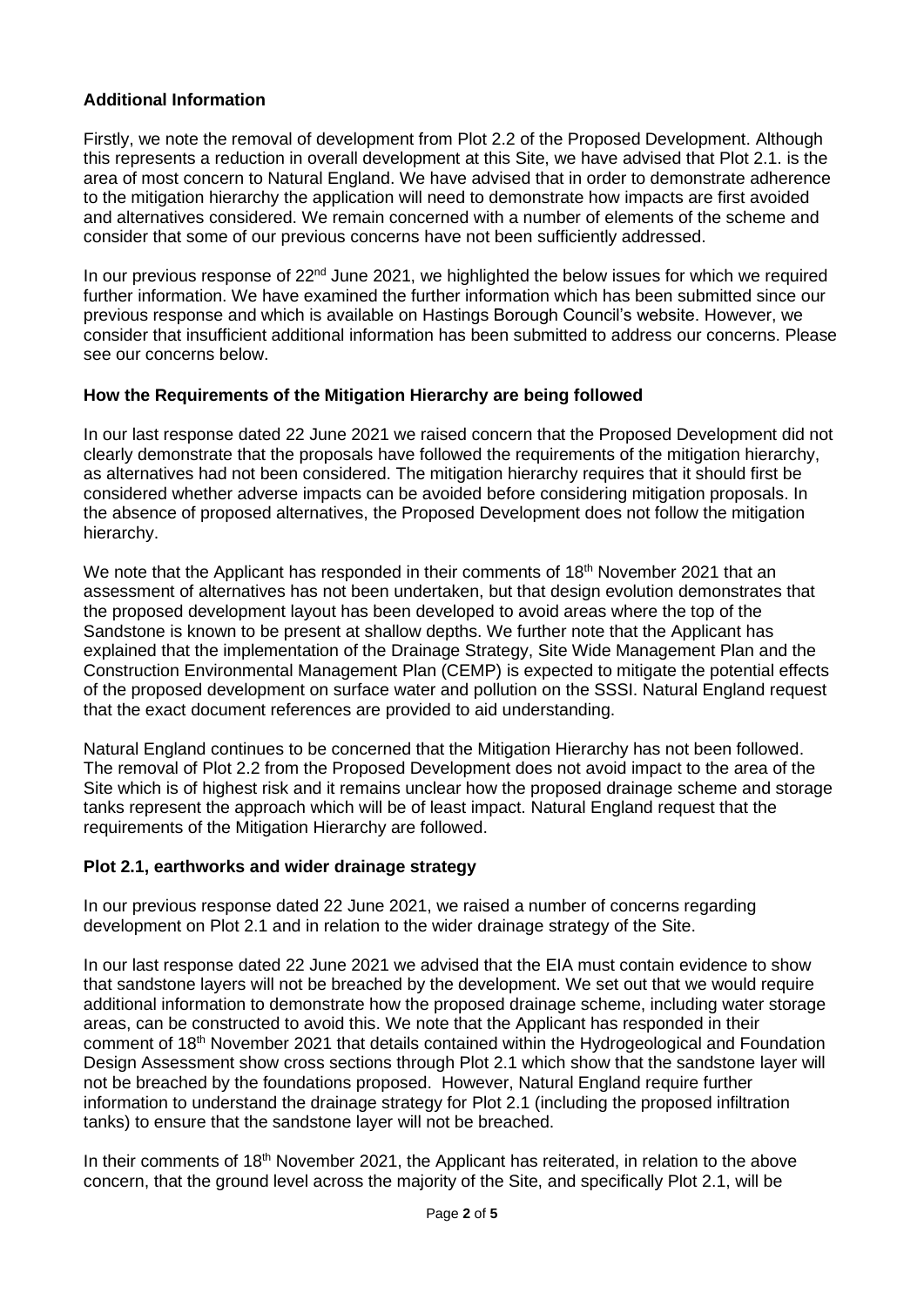raised. In our previous response dated 22 June 2021, Natural England raised concern that raising ground levels will disrupt existing infiltration processes. This comment has not been addressed by the Applicant.

In particular, Natural England raised concern that *Flood Risk Assessment Revision B (March 2021) Appendix B – Consented Site Wide Drainage Strategy and Calculations* includes drawing 26499/2004/500/002 (Foul and surface water drainage site-wide) which shows the inclusion of infiltration tanks on Plot 2.1. We have previously advised that this drawing was not appropriate. We note that this drawing was originally submitted in relation to Discharge of Condition 4, 6(i) and 8 of the Original Application (Application Reference: HS/FA/12/00802) and that it was submitted for information and not for approval. In the decision letter relating to this same application for discharge of conditions (dated 20 December 2016), Hastings Borough Council were clear that the drainage details for individual plots were not approved as part of the decision and that the proposed storage tanks were not considered appropriate. They set out that appropriate drainage for each plot will need to be considered under each relevant application for development. The Applicant's response of 18 November 2021 refers to the inclusion of drawing reference 26499/2004/500/003F, but does not refer to drawing reference 26499/2004/500/002 to which our concern relates. As far as we are aware no additional information has been provided to show that this proposed inclusion of infiltration tanks has been removed on Plot 2.1 and we query why this drawing continues to be included. We advise that additional information is necessary to show that the proposal for the inclusion of storage tanks has been removed.

We further raised concern regarding SUDS features. We note the Applicant's comment of 18 November 2021 that plot 2.2 will no longer be developed and that development on plot 2.1 has been reduced since the original strategy and that these two changes combined have reduced the overall impermeable area of the Proposed Development. However, once again we note the inclusion of drawing 26499/2004/500/002 (Foul and surface water drainage site-wide) and raise concerns that the SuDS features included within this drawing are insufficient. We note that the Applicant has explained in their response of 18<sup>th</sup> November 2021 that Plot 2.1 incorporates SuDS features which promote biodiversity and contribute to an overall net gain as well as considering the treatment train of surface water in accordance with the SuDS Manual. We previously noted that these should be constructed allowing for at least 1m between the vase of the attenuation structure and the highest recorded groundwater level. We requested that additional information was required to demonstrate how this could be achieved. As far as we are aware, further information has not been provided to meet our request. We request that detail of the proposed SuDs features is submitted.

#### **Environmental Implications Letter, clarification of impact assessment methodology and receptor identification and sensitivity**

We have examined the further Environmental Implications Letter which was submitted to the Council on 17 November 2021 by Temple on behalf of the Applicant. We note that, in respect of topics previously scoped out of the April 2021 ES, namely, Air Quality, Traffic and Transport, Land Use and Lighting, no changes are anticipated to the conclusions as result of the removal of Plot 2.2 and therefore no further assessments on these topics are deemed necessary.

We have considered Table 1 of the Environmental Implications Letter which reviews the environmental implications associated with the removal of Plot 2.2 for the topics that were scoped into the April 2021 ES, namely: Ecology, Hydrology and Drainage, Ground Conditions, Nose and Vibration, Cultural Heritage, Landscape and Visual Impact and Other Matters (Socioeconomics, Microclimate and Pollution).

We note that the submitted information explains that there are no changes to the likely residual and cumulative effects in terms of ecology of the Proposed Development as a result of the removal of Plot 2.2. We further note that, in terms of hydrology and drainage, there are no changes to the likely residual effects. The Letter notes that the assessment due to Plot 2.2 being removed does not necessarily reduce any of the risks discussed previously. However due to the extent of construction work being reduced, there is no further risk. The Letter further notes that, as with the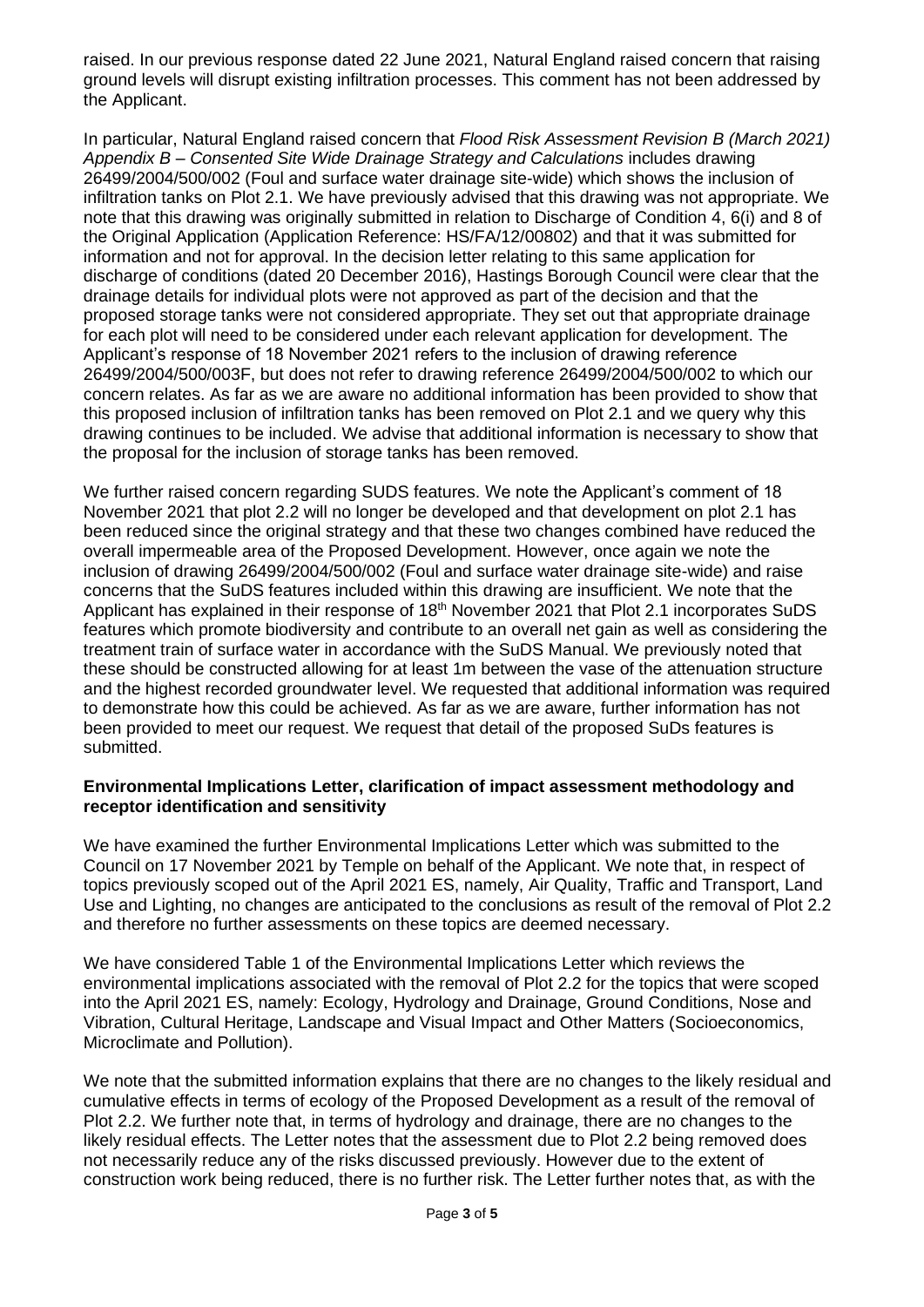conclusion of the April 2021 ES, it is expected that, in terms of cumulative effects to hydrology and drainage, any consideration in fluvial flooding or decrease in water quality would be negligible.

We further note that the submitted information explains that there are no changes to the likely residual and cumulative effects of the Proposed Development in terms of ground conditions, noise and vibration, cultural heritage, landscape and visual, and other matters as a result of the removal of Plot 2.2.

We note the review of implications following the removal of Plot 2.2 from the Proposed Development. However, we remain concerned that this review does not address many of the issues we had previously raised and reiterated regarding clarification of impact assessment methodology and receptor identification and sensitivity. We reiterate that the conclusion of a negligible impact cannot yet be justified given the areas of information and clarification that remain outstanding.

In our previous response dated 22 June 2021, we advised that the receptor sensitivity tables included in the report have underestimated the impact of the scheme and explained a number of instances where we considered this is the case. In particular, we raised concern that for surface water Marline Stream and Ghyls has been attributed a medium sensitivity. We note the Applicant's response of 18<sup>th</sup> November 2021 that the sensitivity of surface water is determined through use of the Water Framework Directive status and that, in this case, as the Site does not fall within a Source Protection Zone and is not a principal aquifer, it should not be classified as 'high'. Natural England do not agree with this approach. The EIA must reflect the sensitivity of receptors in accordance with the 2017 EIA regulations with the purpose of assessing the sensitivity of biodiversity features and the Water Framework Directive, which assesses the status of water bodies, is not of relevance. The sensitivity of Marline Stream and Ghyls should be attributed high sensitivity due to the fact that it is a notified feature of a nationally designated site.

In relation to concerns regarding the way that groundwater receptor had been assessed, we note your response that your EIA assessed the groundwater as a receptor of negligible sensitivity on the basis that the Site has been shown to have Wadhurst Clay – Mudstone at the surface which is defined as Unproductive by the Environment Agency. However, we reiterate our previous response that Unproductive does not accurately reflect the case.

#### **Information regarding in-combination effects**

In our previous response of 22 June 2021, we advised that the cumulative impacts of the scheme should be included in the EIA and that this assessment should include the previous development at Queensway South. We note the Applicant's response of 18 November 2021, that the surrounding development is included within the baseline and is therefore inherent within the assessment, as such incorporating these developments again within the cumulative assessment would in effect be double counting their impacts.

#### **Additional information regarding monitoring requirements**

The Applicant has previously advised that they intend to follow a monthly monitoring of groundwater. Natural England have previously advised that this is considered insufficient. Natural England note the Applicant's comment of 18 November 2021 on this issue, but note that the particular issue of monthly monitoring has not been addressed. Natural England would welcome further information on this.

#### **Biodiversity Net Gain**

In our last response dated 22 June 2021 we raised concern that the proposal would lead to a 25% loss in biodiversity and advised that this would be unacceptable. We note that revised Biodiversity Impact Calculations have been calculated by the Applicant and provided via the Council Website (dated 12 November 2021) using the new Metric 3.0 and that, due to the removal of development from Plot 2.2, the Proposed Development will now result in a decrease of -0.68% in terms of